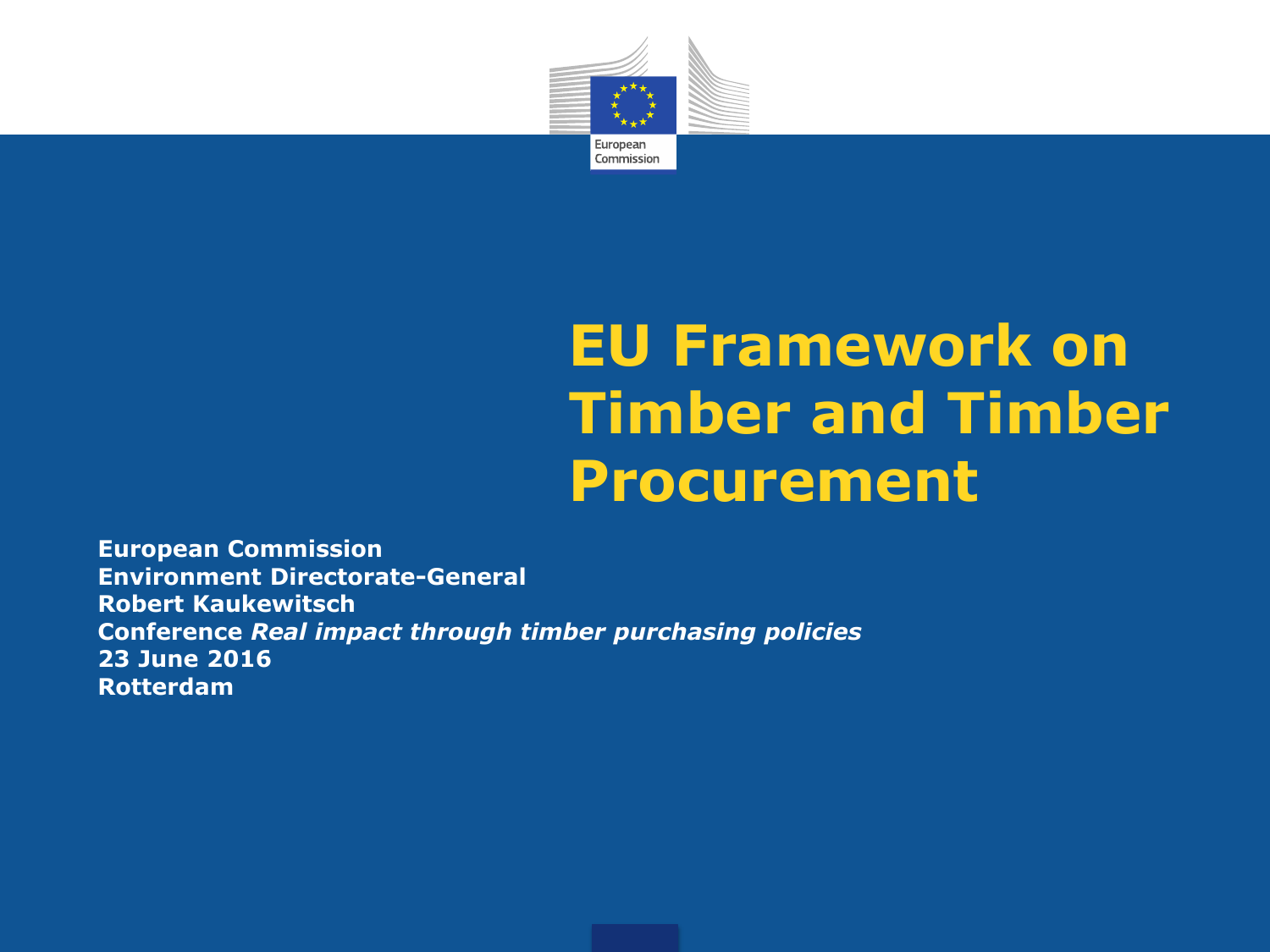

#### **Presentation Overview**

- **EUTR Review and FLEGT Action Plan Evaluation**
- **Public Procurement Framework**
- **EU GPP approach**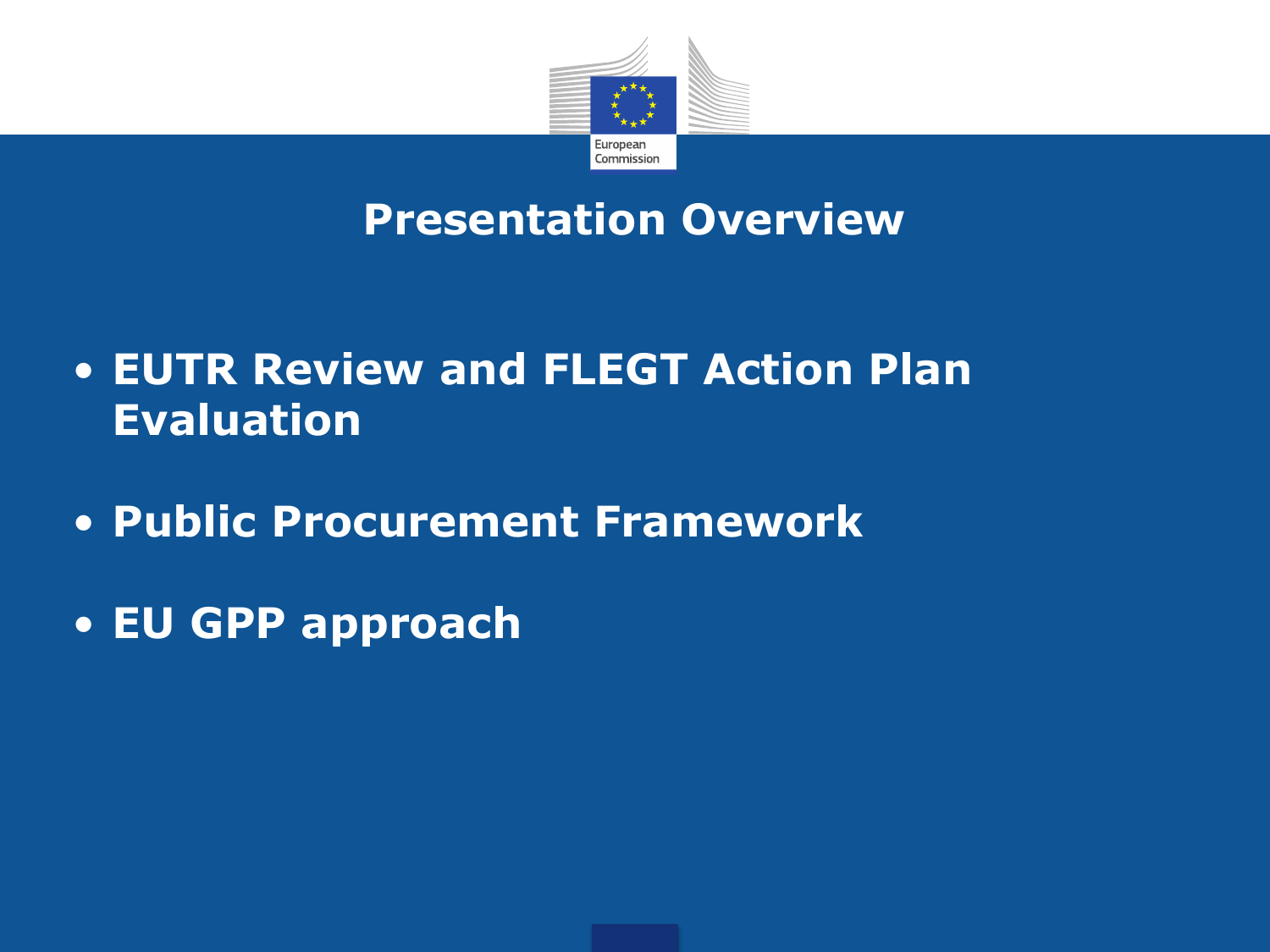

### **EU Timber Regulation (Regulation (EU) 995/2010**

- Part of the Forest Law Enforcement Governance and Trade (FLEGT) Action Plan
- **Establishes 3 key obligations**:
- 1. Prohibition of placing on the market of illegally harvested timber or timber products derived from such timber
- 2. Operators shall exercise "Due Dilegence"
- 3. Traders shall keep records of their suppliers and customers.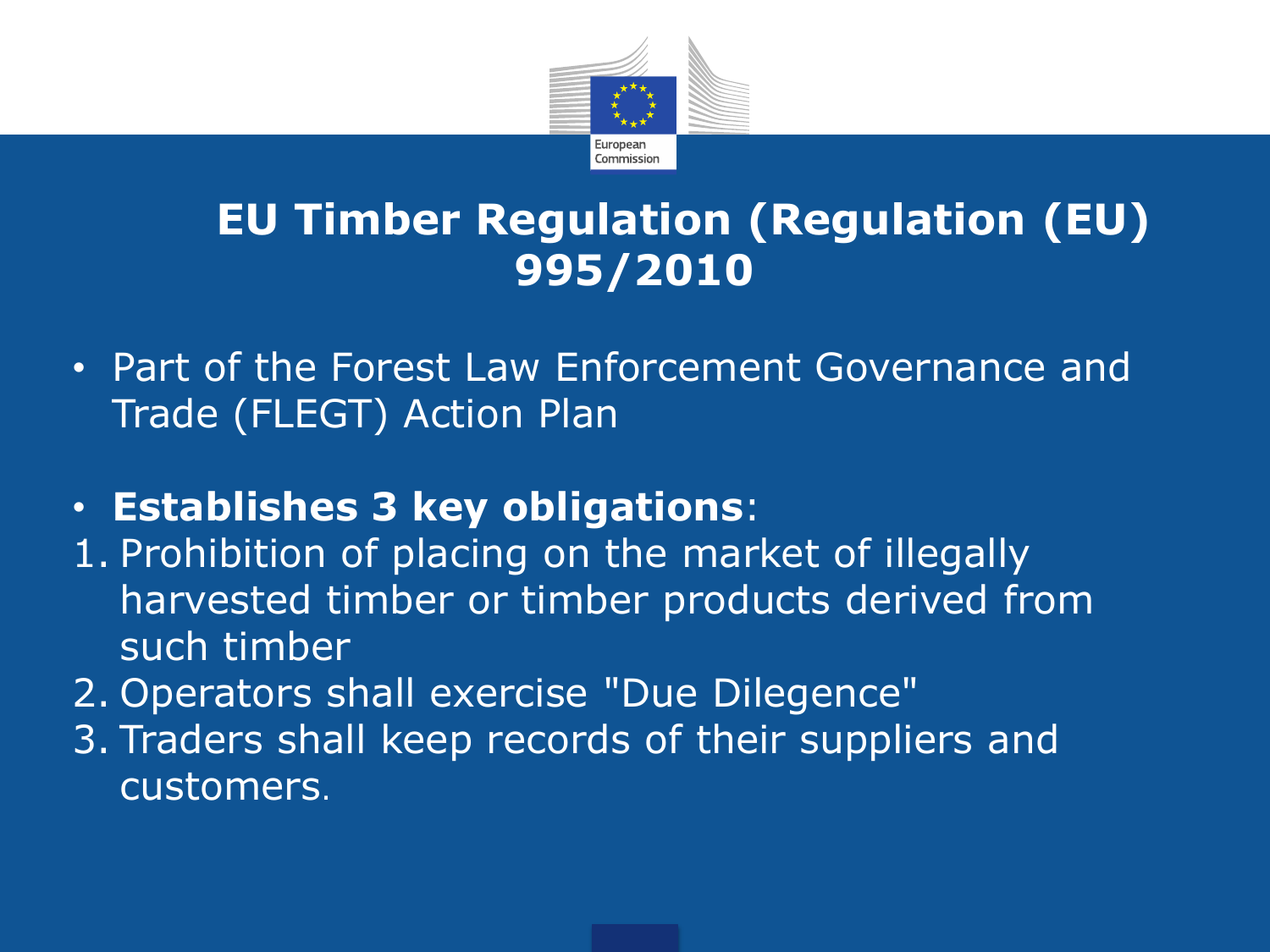

- EUTR addresses legality of timber harvesting and associated trade, in accordance with the applicable legislation in the country of harvest
- Legality is not a synonym for sustainability. What is legal may not be sustainable
- Sustainable Forest Management (SFM) is often required by law, but problems with law enforcement
- No internationally agreed definition of SFM, whereby an approach based on "legality" which respects national sovereignty has been a basis to build effective international process partnerships (e.g. Regional FLEG processes, FLEGT Voluntary Partnership Agreements)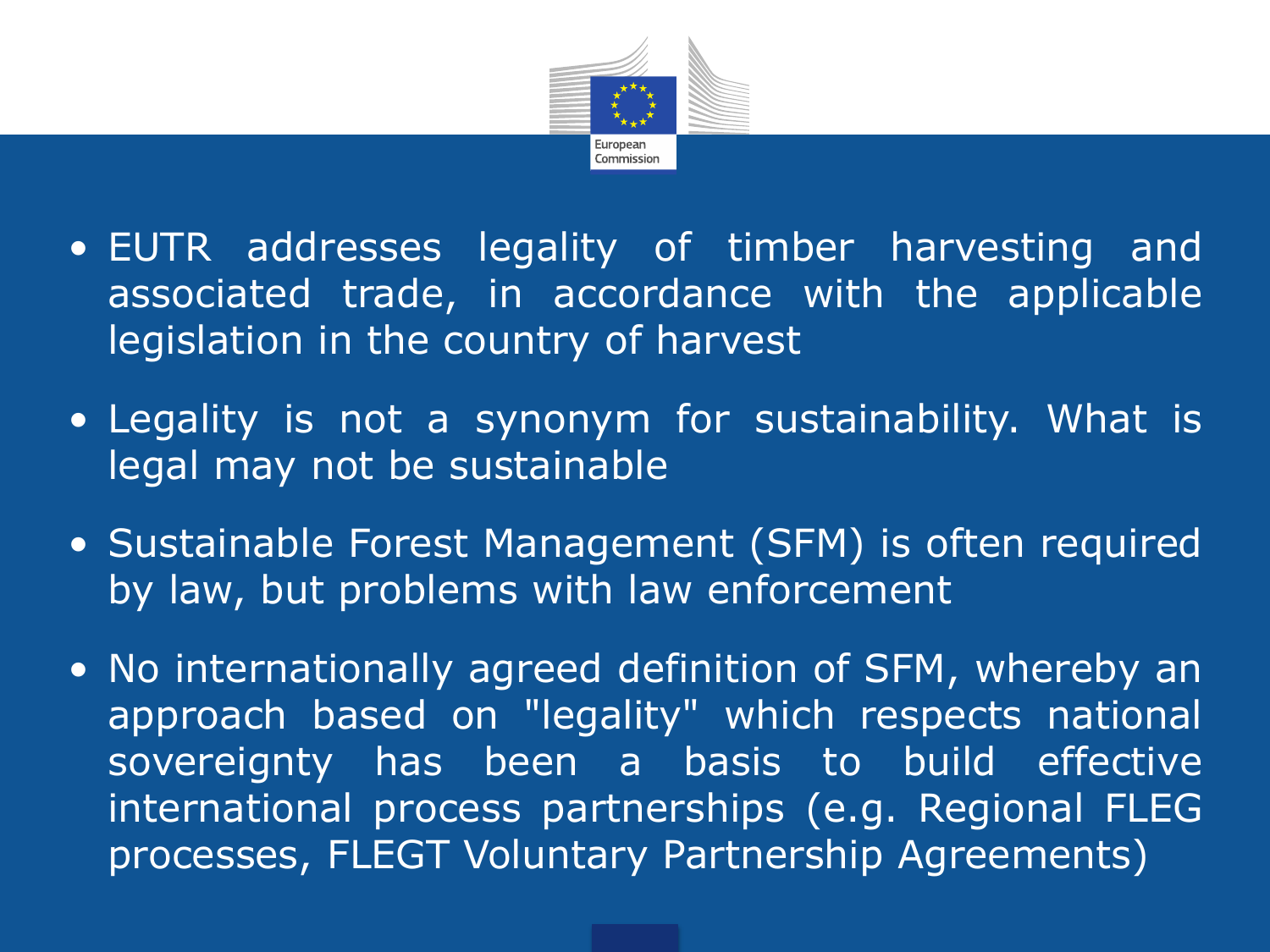

#### • Risk assessment (*Art. 6 (b)):*

*" [ ... ] Risk assessment procedures shall take into account [...] relevant risk assessment criteria including: Assurance of compliance with applicable legislation, which may include certification or thirdparty-verified schemes which cover compliance with applicable* 

#### • **Risk mitigation (Art. 6(c))**

*"[...] risk mitigation procedures [...] may include requiring additional information or documents and/or third party verification".* 

*SFM Certification Schemes have modified their systems in order to comply with the requirements of the EUTR: addressing sustainability + legality, but: not 100% proof of legality, MS may require additional elements*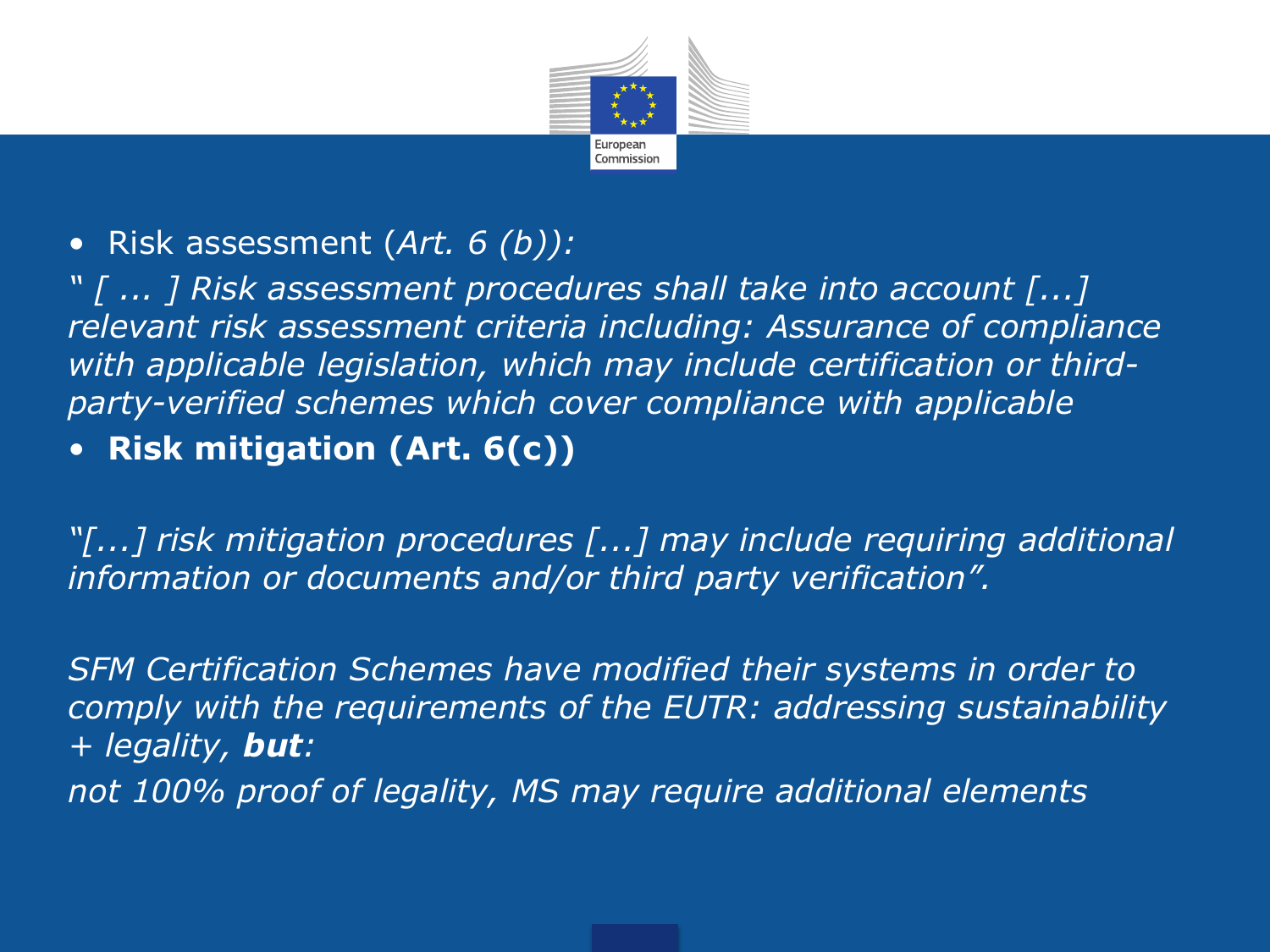

### **EUTR Review: Main elements**

• The Regulation:

-has the potential to achieve its objectives to combat illegal logging and associated trade.

-adds significant value to the international efforts to halt deforestation and forest degradation, conserve biodiversity and address climate change.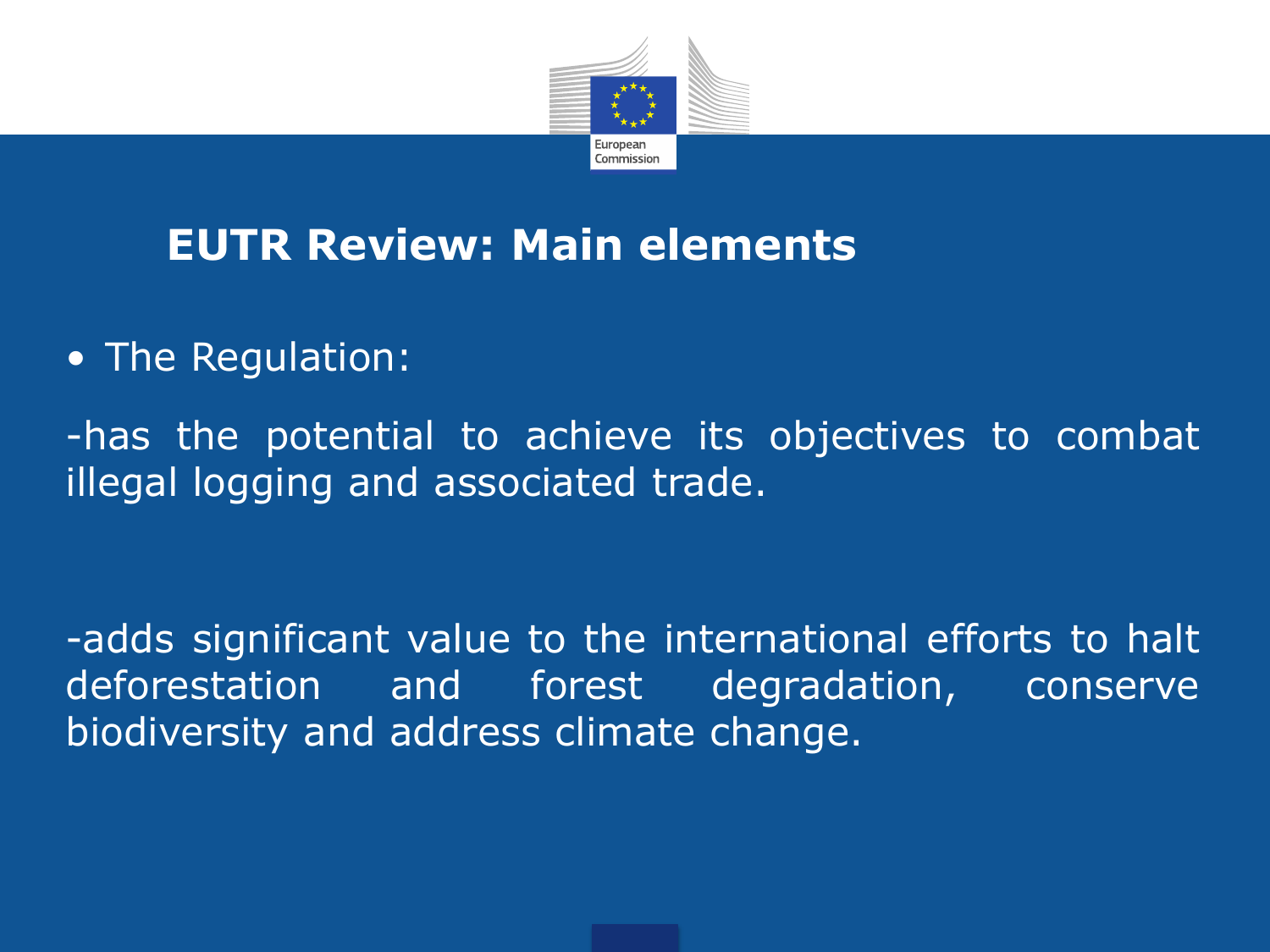

#### **EUTR Review: Main elements**

- The communication campaigns carried out by the Commission and the Member States have raised awareness of the problem of illegal logging amongst EU consumers.
- EU operators are gradually taking steps to ensure the legality of their suppliers.
- Additional efforts should be made by the Competent Authorities to inform operators, especially SMEs, about the EUTR requirements.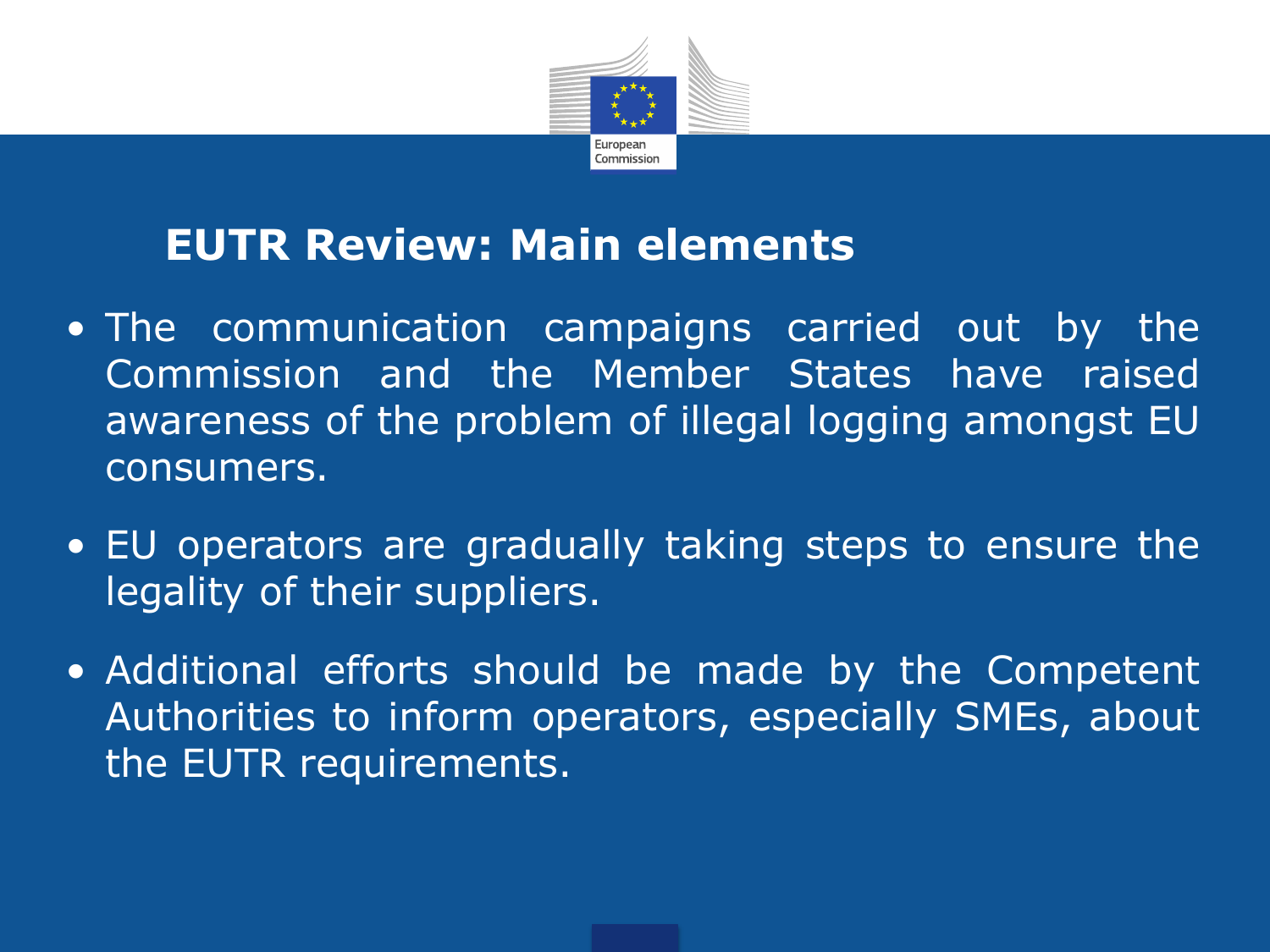

### **EUTR Report: Main elements**

• EUTR encouraged other consumer countries to expand their national legislation with similar legislative acts (Australia, Switzerland) or to start considering measures with similar objectives (China, Japan, Korea).

• Incentive for producer countries to develop systems to verify and demonstrate compliance with the legality requirements, including by concluding VPAs with the EU.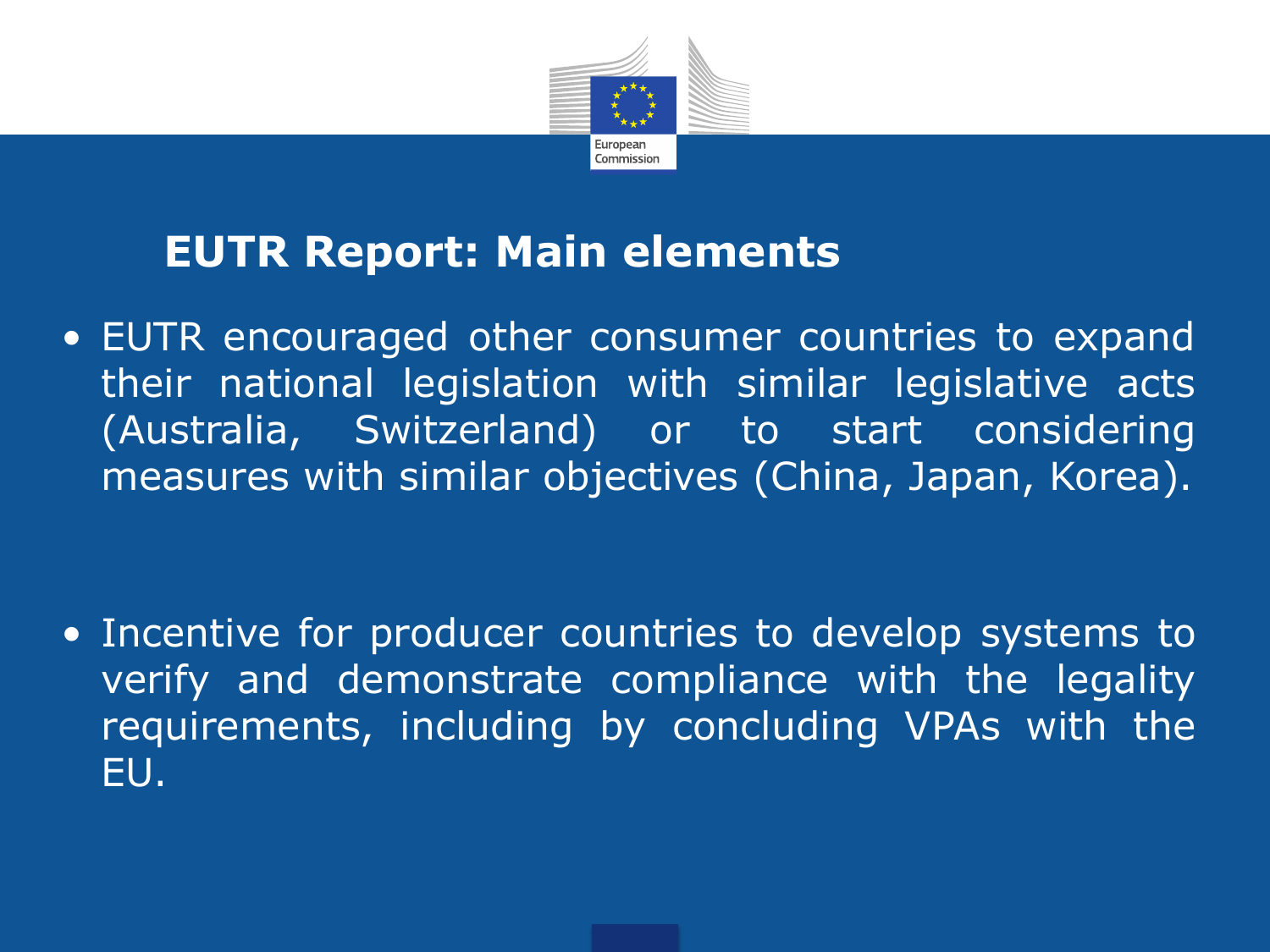

#### **Next steps**

- The results of this evaluation will be used to further improve the implementation of the EUTR.
- The evaluation did not identify a clear need for changes in the core elements of the legislation.
- The Commission may consider expanding its product scope, subject to an impact assessment of options.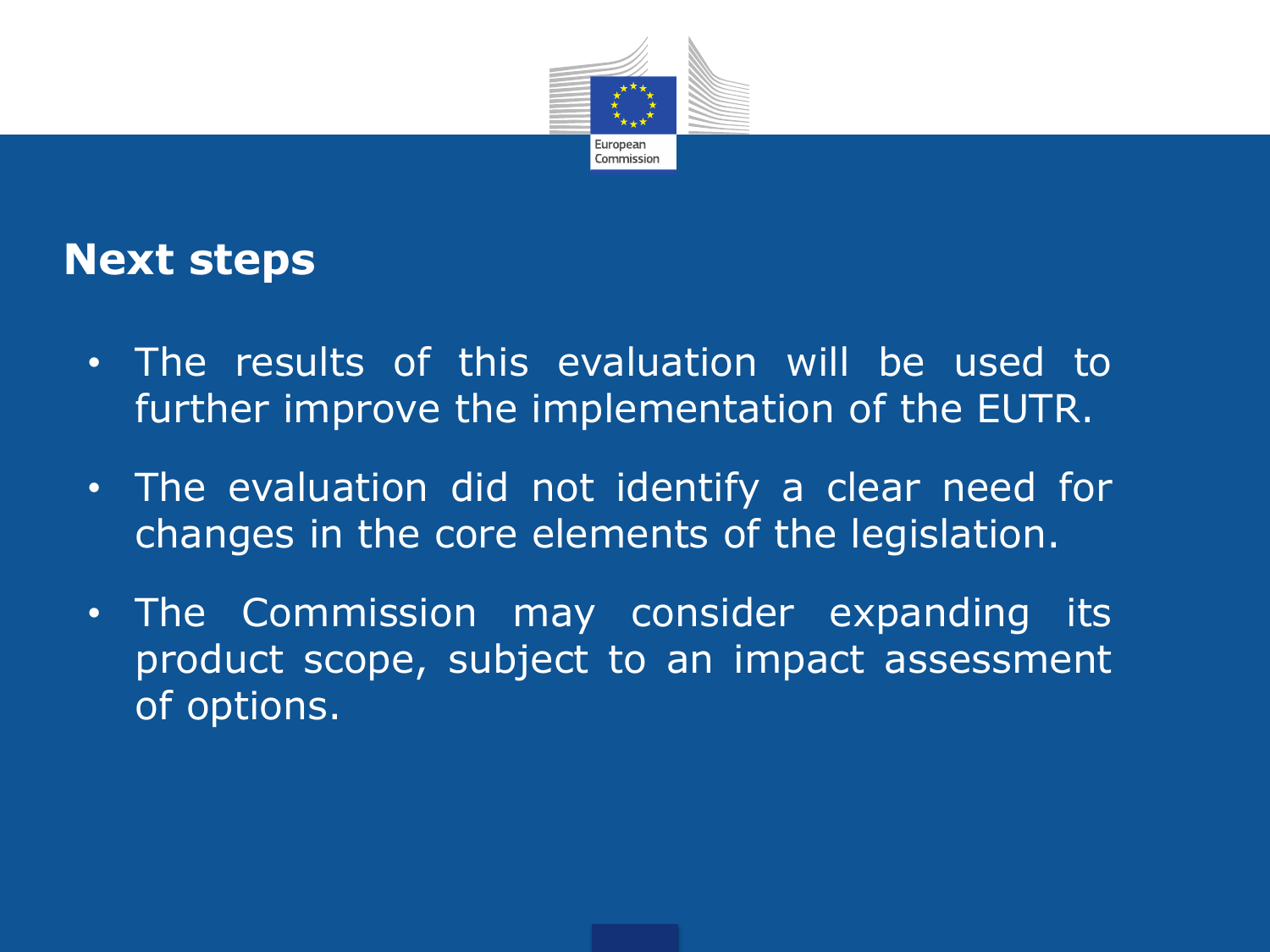

## **FLEGT AP Evaluation: Main Elements**

Independent consultants report published on 4 May, EC SWD being finalized

Overall, conclusions is that the FLEGT AP:

- responded in an ambitious and innovative manner to the complexities of illegal logging and associated trade
- it remains highly relevant
- Public Procurement one of the main action areas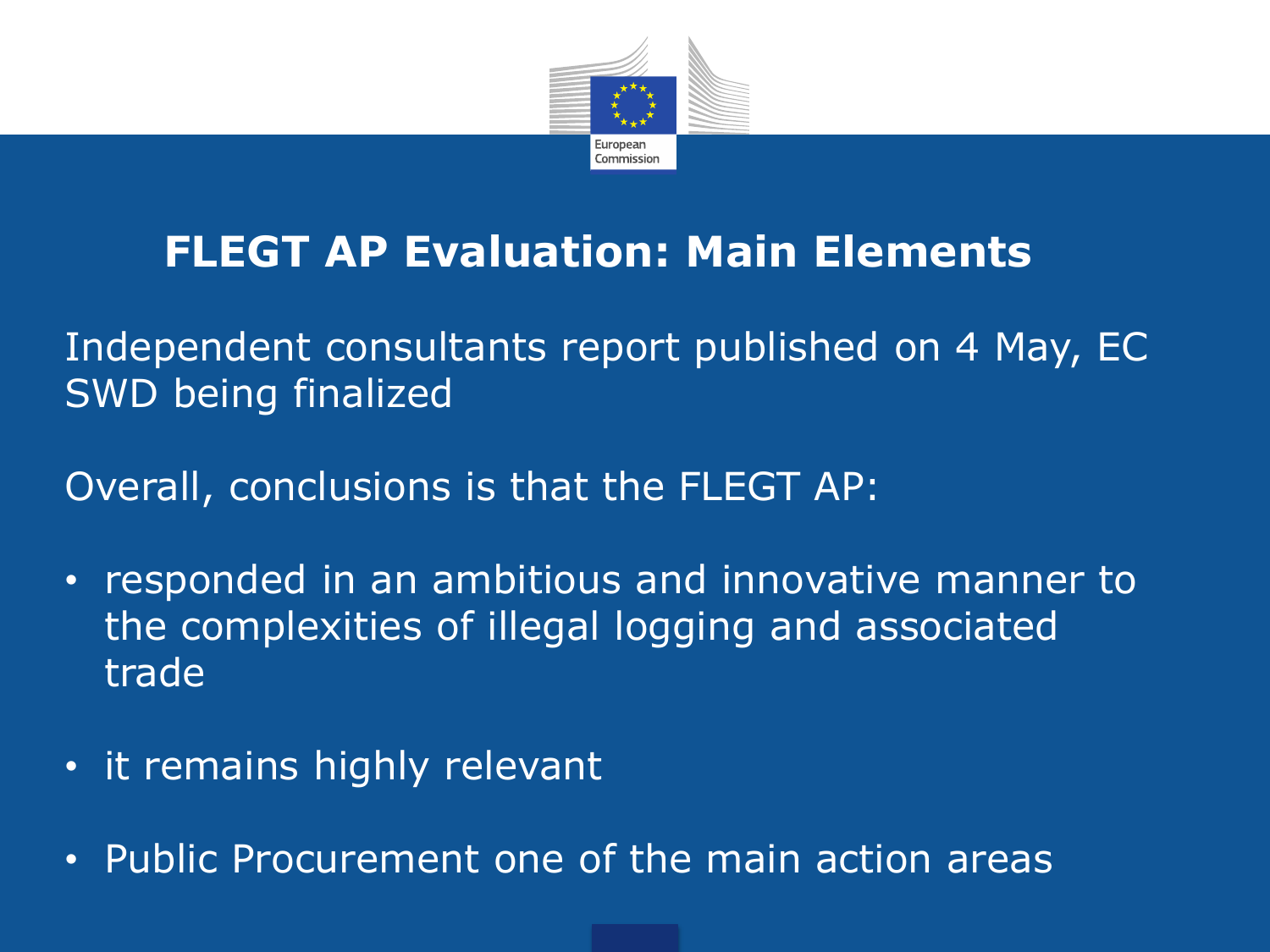

#### **FLEGT AP Evaluation: Main Elements**

- Timber Procurement Policies together with other FLEGT measures – have contributed to a reduction of consumption of illegal timber in the EU
- 22 MS have some form of a PPP on timber/wood, but based on different scope & criteria; (e.g. some accepting also FLEGT licenced timber, others accepting timber from certified sustainable sources).
- Some third countries (China, Japan, Norway, Switzerland etc) have developed PPP, others have started work (Indonesia, Ghana, Colombia).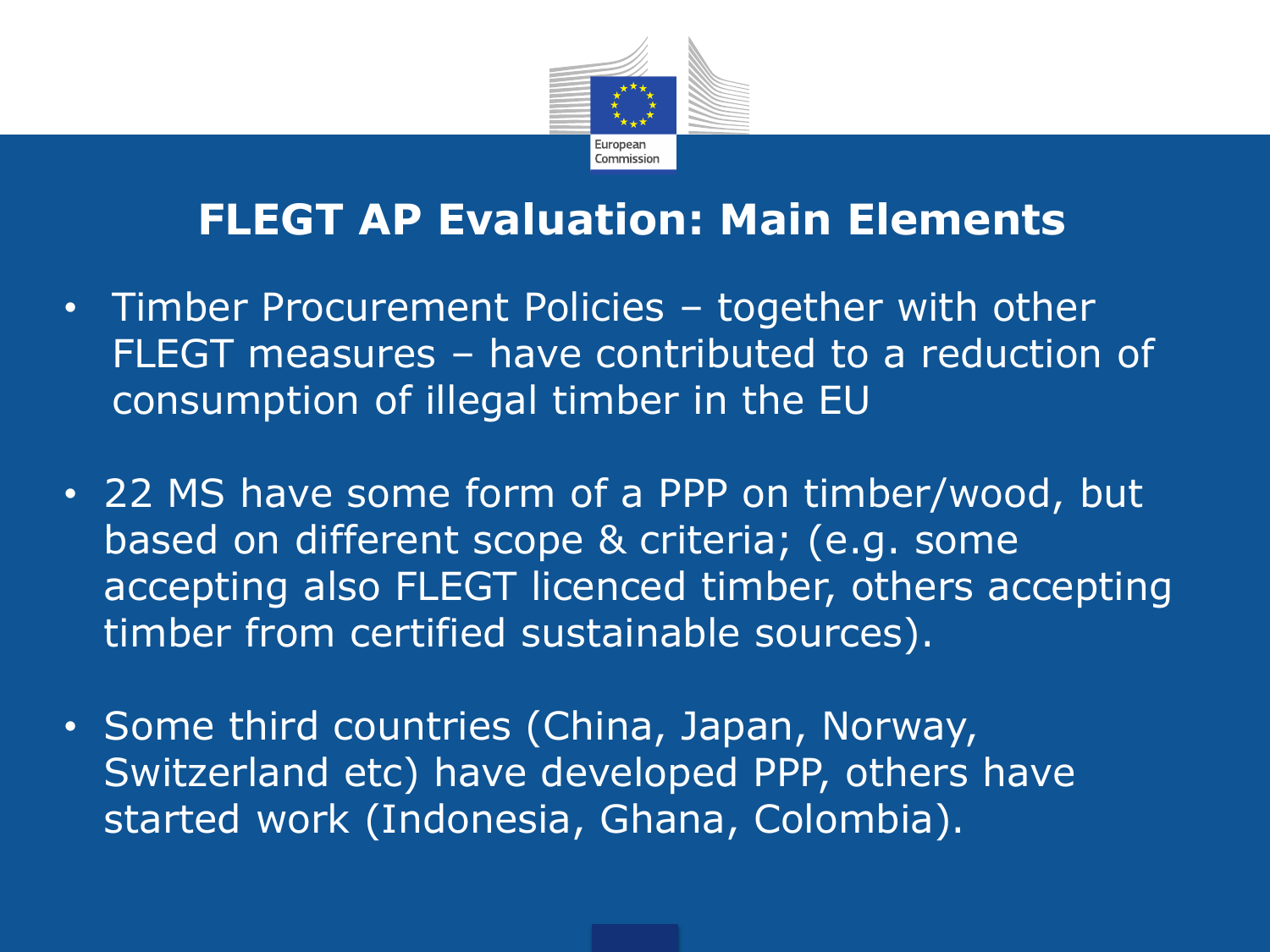

#### **FLEGT AP Evaluation: Main recommendations on PPP from the independent consultants report**

- Promote an expert discussion on the issue of accepting FLEGT-licensed products in TPPPs as equivalent to their certified counterparts, and seek to harmonise agreement on this issue across MS.
- Promote and support the development of TPPPs (or where relevant PP laws) in producer countries, using access to the public market as an incentive to stimulate SMEs active on the domestic market to comply with legality and/or SFM requirements.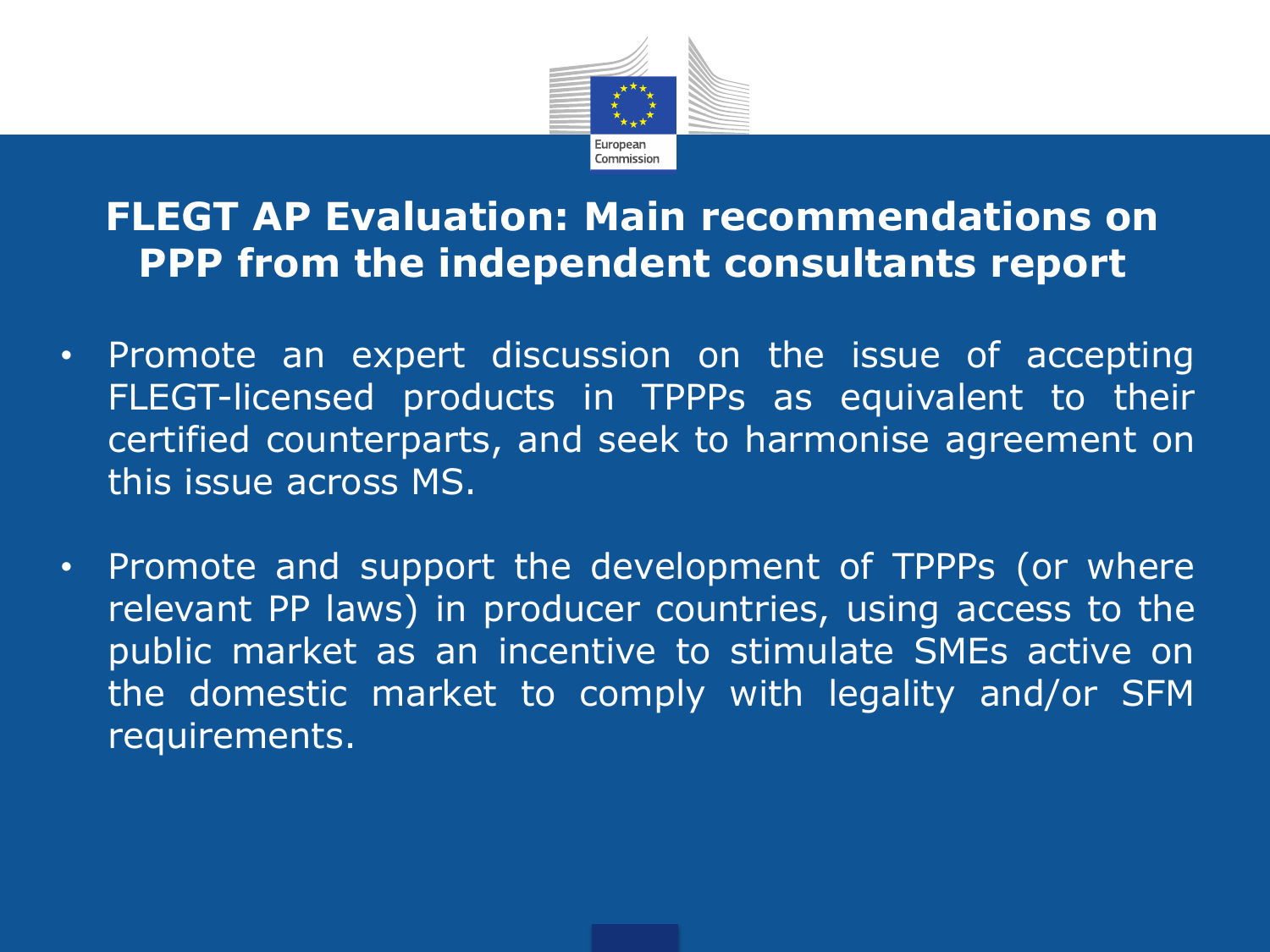

#### **FLEGT AP Evaluation: Main recommendations on PPP from the independent consultants report**

- The European Commission should continue to promote Timber Public Procurement Policies.
- Member States should, if reasonable, broaden the product scope of their TPPPs, and extend their TPPPs to cover more parts of the public sector.
- MS should also strengthen the adoption, effective implementation (including correct publication of tender requirements and transparency on procedures and outcomes) and monitoring of the implementation of MS TPPPs, and promote harmonisation - or at least improved coordination - between MS in order to avoid confusion of suppliers and to increase cost-effectiveness of TPPP implementation.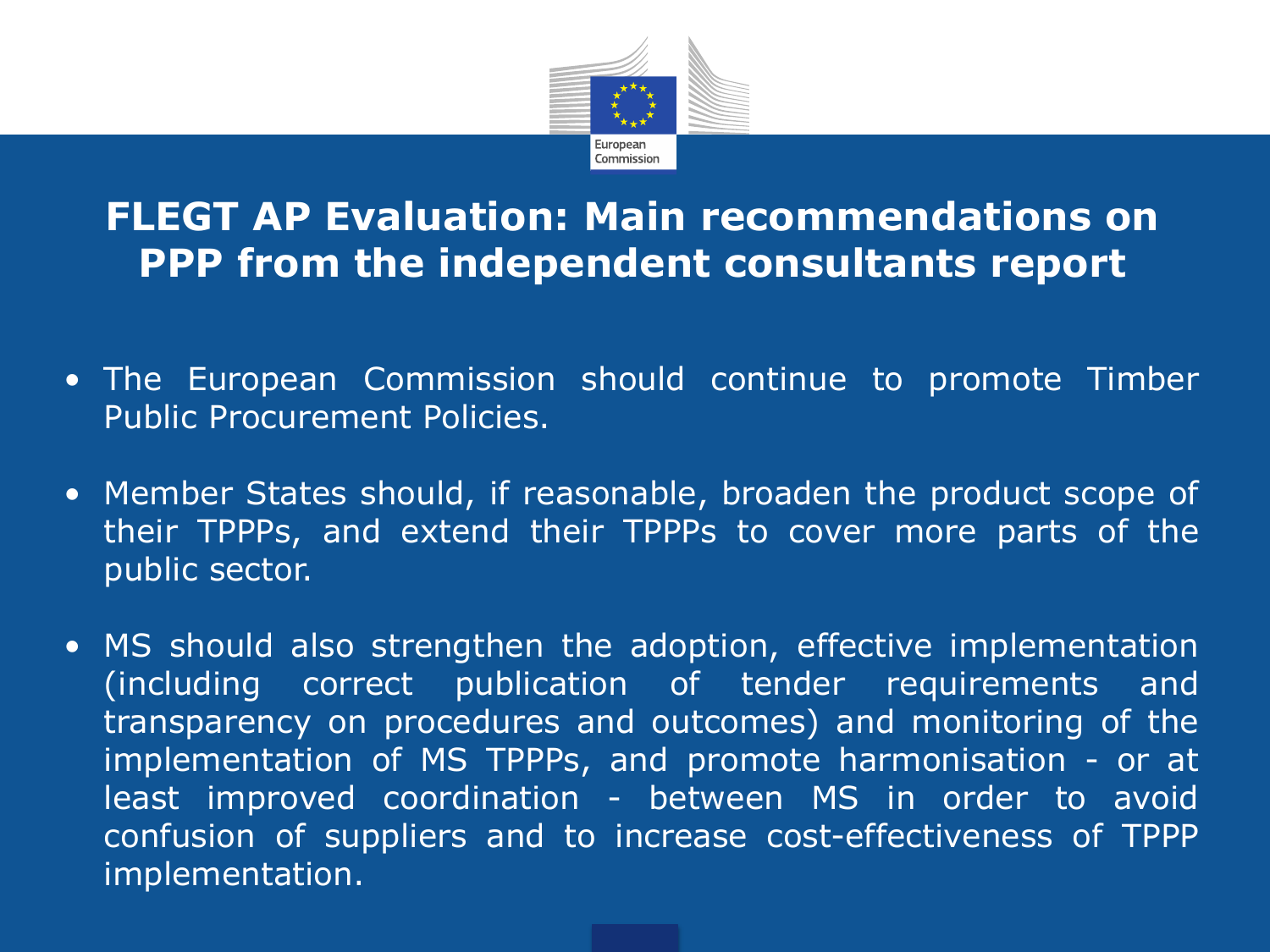

#### **Next steps**

- Council Conclusions on Forest Law, Enforcement, Governance and Trade
- SWD on the Evaluation of FLEGT Action Plan
- The Commission will consider follow up to the FLEGT AP Evaluation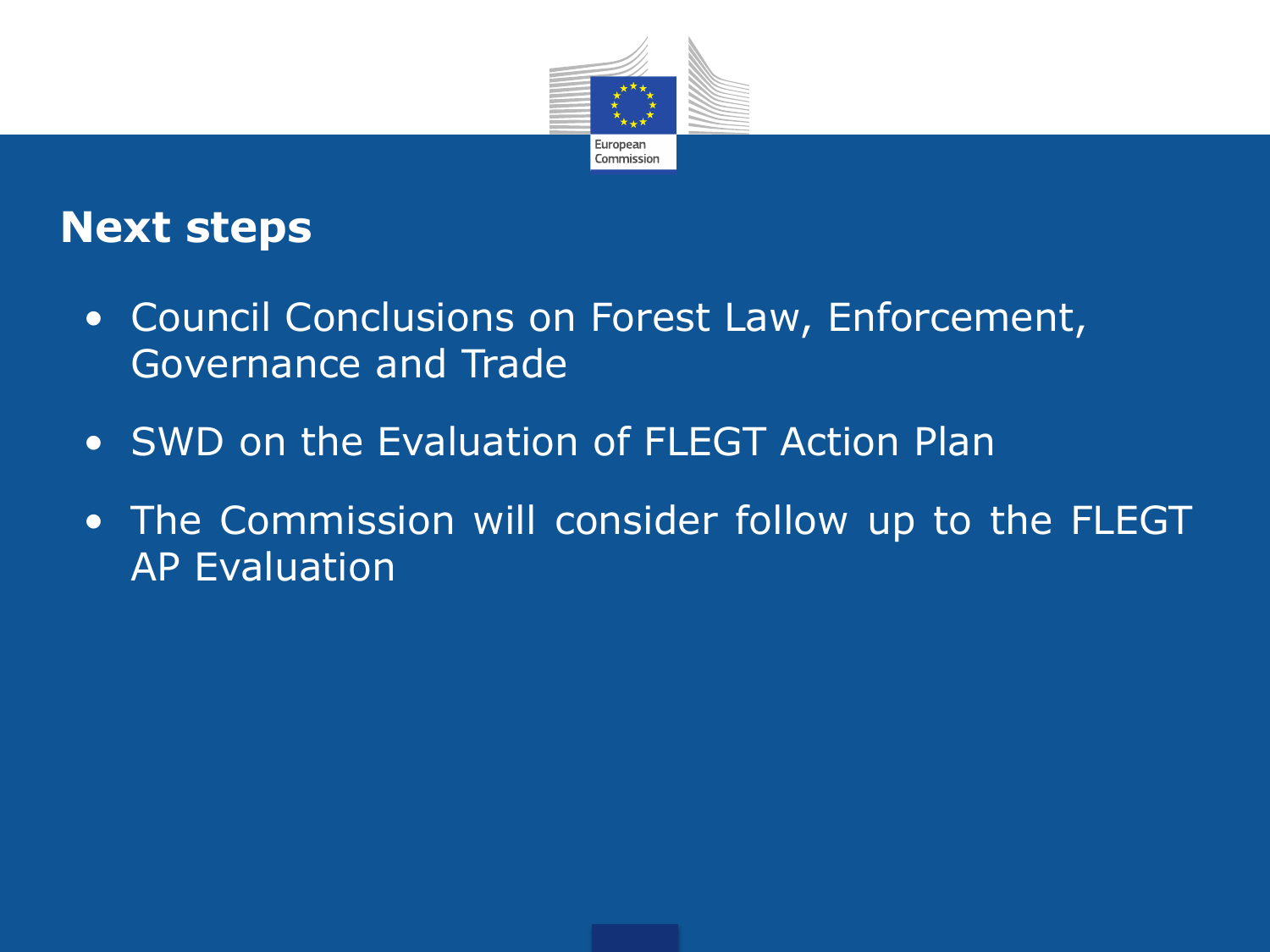

### **Public Procurement Reform and GPP**

- Adopted April 2014
- Transposition deadline: April 2016
- New rules on production processes and LCC
- GPP remains a voluntary policy at EU level
- "enabling framework"
- *"(95) It is of utmost importance to fully exploit the potential of public procurement to achieve the objectives of the Europe 2020 strategy for smart, sustainable and inclusive growth."*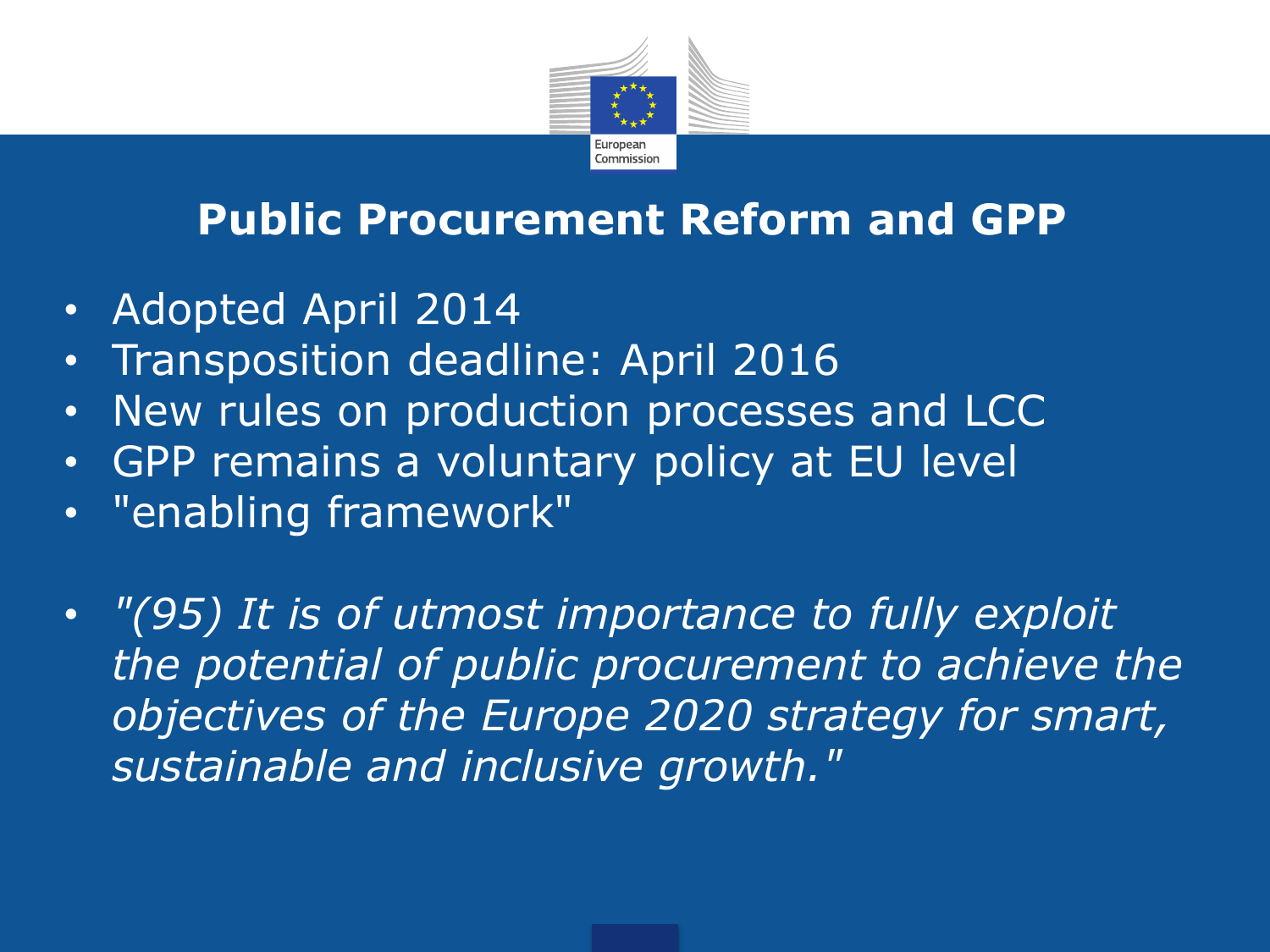

#### **Public Procurement Reform and GPP**

- Only one smaller reference to timber (97) in the section on issues that can be taken into account in addition to price "…or environmental or social aspects (e.g. whether books were stamped on recycled paper or *paper from sustainable timber*)…"
- Means providing evidence of the economic operators' technical abilities, as referred to in Article 58:"(d) an indication of the supply chain management and tracking systems that the economic operator will be able to apply when performing the contract"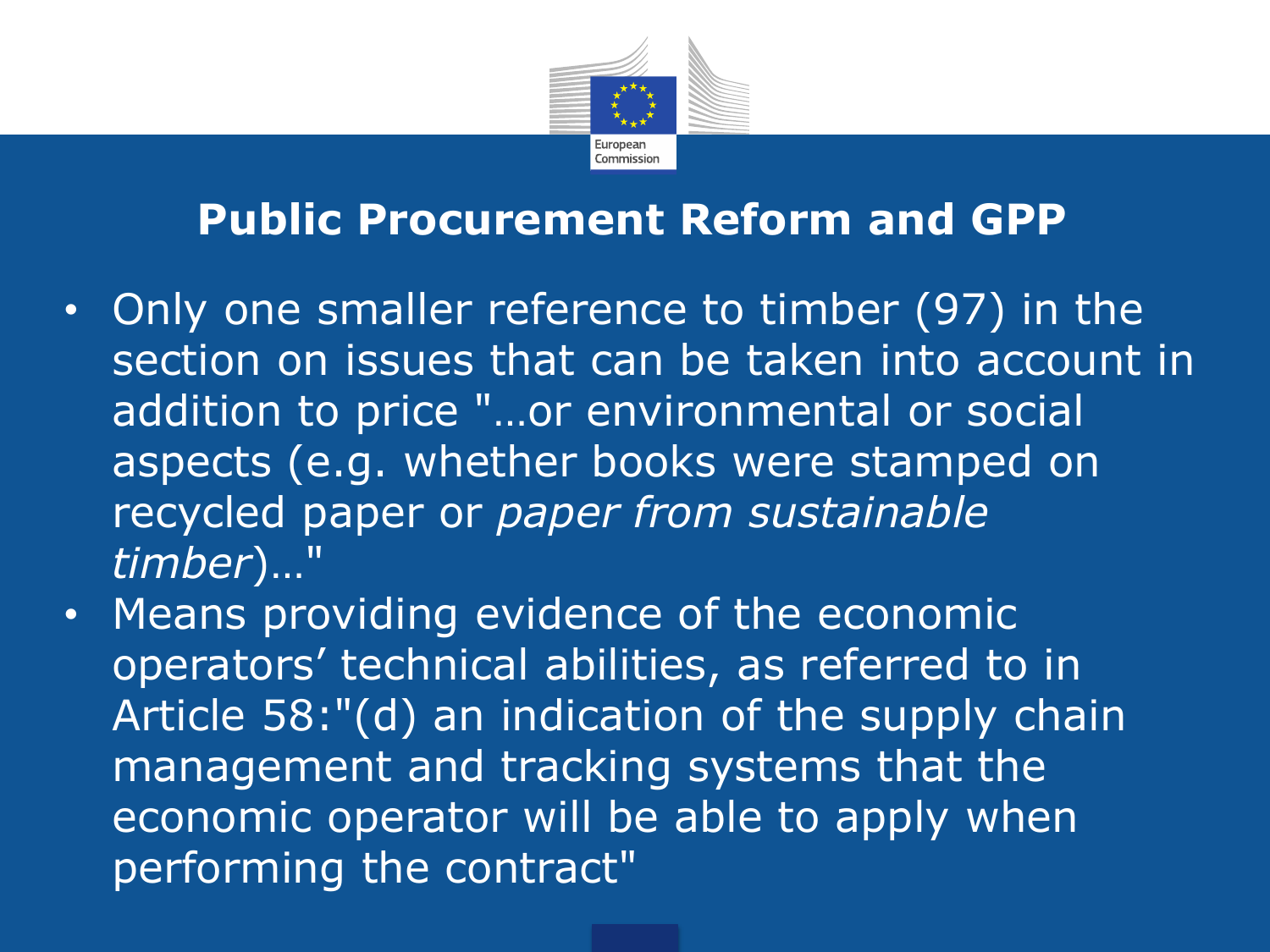

### **Public Procurement Reform and GPP**

- Ecolabels (Art 43): can be required as a means of proof of specific environmental, social or other characteristics under certain conditions, among others
	- $\triangleright$  all label requirements must be linked to the subjectmatter of the contract
	- $\triangleright$  requirements are objectively verifiable and nondiscriminatory
	- $\triangleright$  labels are established in an open and transparent procedure
	- $\triangleright$  requirements set by a third party over which the economic operator applying for the label cannot exercise a decisive influence
- Acceptance of equivalent labels and other means of proof (under specific circumstances)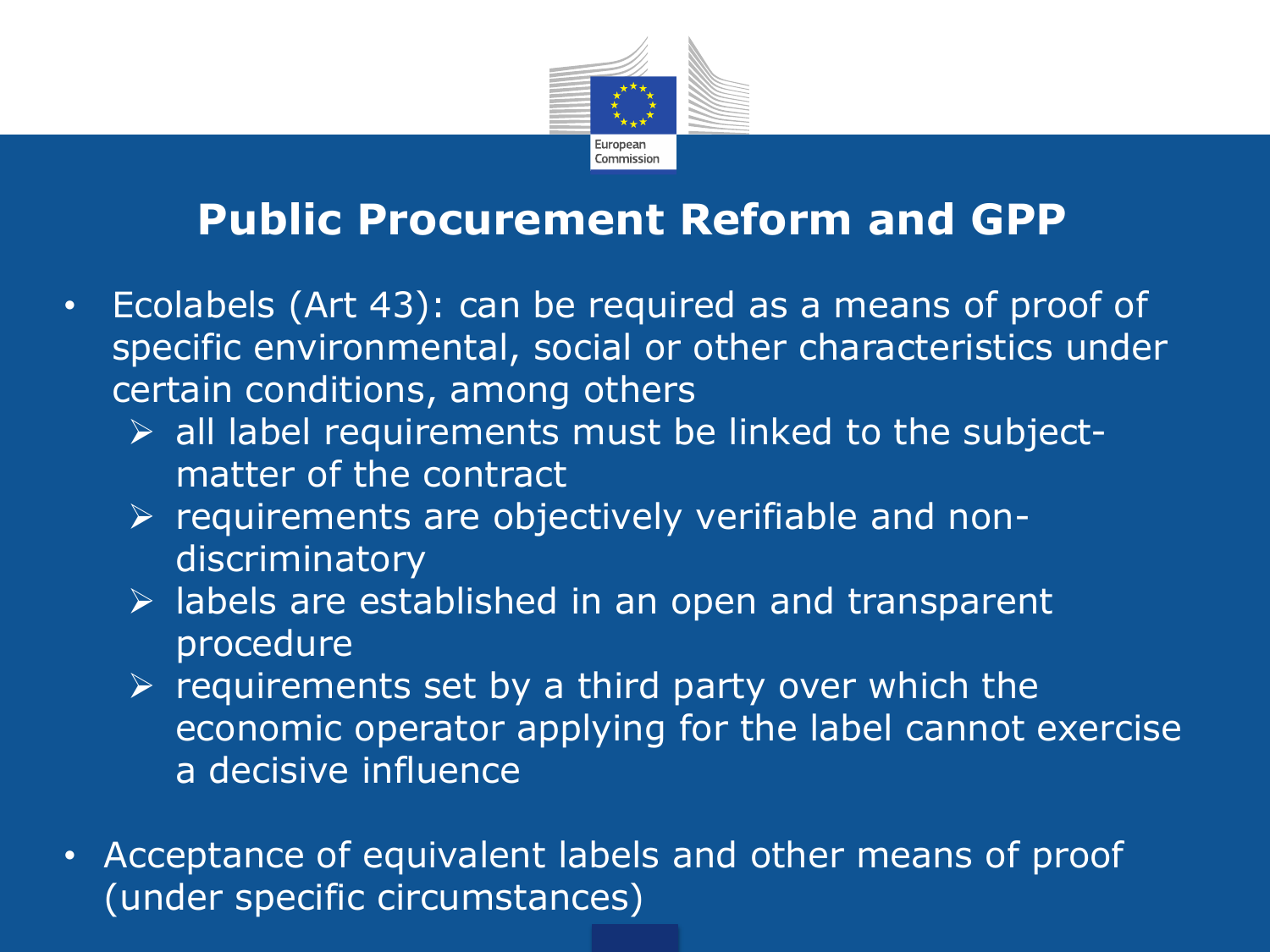

**EU Green Public Procurement Policy** 

## **Communication (2008) Public Procurement for a Better Environment**

- Political **target**: **50%** of tendering procedures to be green (by 2010)
- Common **EU GPP criteria** for priority products and services
- Legal/operational **Guidance**
- GPP National Action Plans

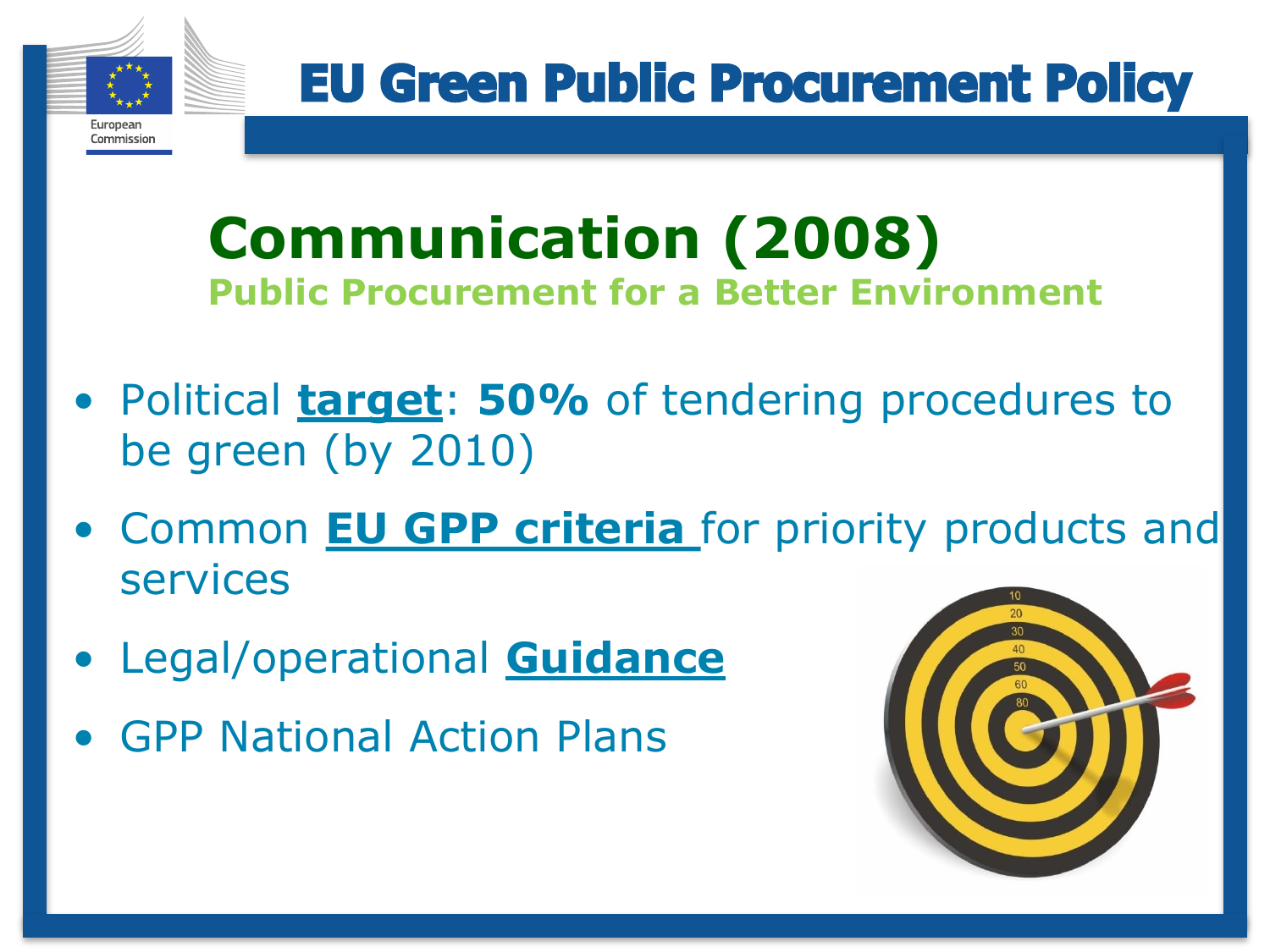

Commission

# **GPP support tools**

#### *GPP website of the European Commission:*

- *Full sets of EU GPP criteria and background reports in 20+ languages*
- Buying Green Handbook NEW!
- More than 100 GPP Examples
- News and upcoming events

*HELP DESK: In EN, FR, DE gpp-helpdesk@iclei.org*

*Newsletter (please sign up!)*

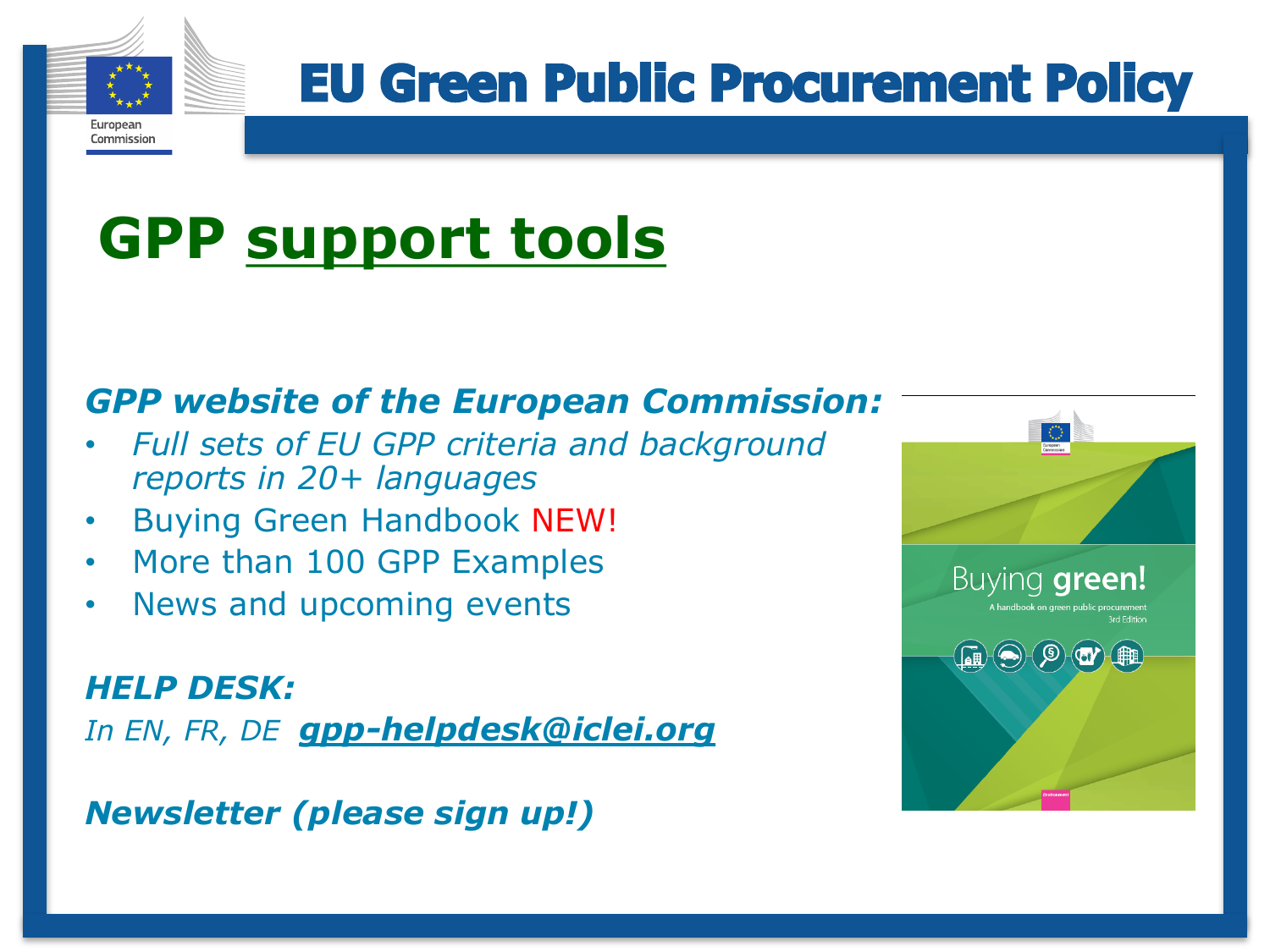

Commission

**EU Green Public Procurement Policy** 

# **20+ EU GPP Criteria**



Copying and graphic paper **Copying and services** 







Office Buildings NEW

**Furniture** 



**Transport** 



**Electricity** 



**Textiles** 



Food & Catering services (2008)



Gardening products and services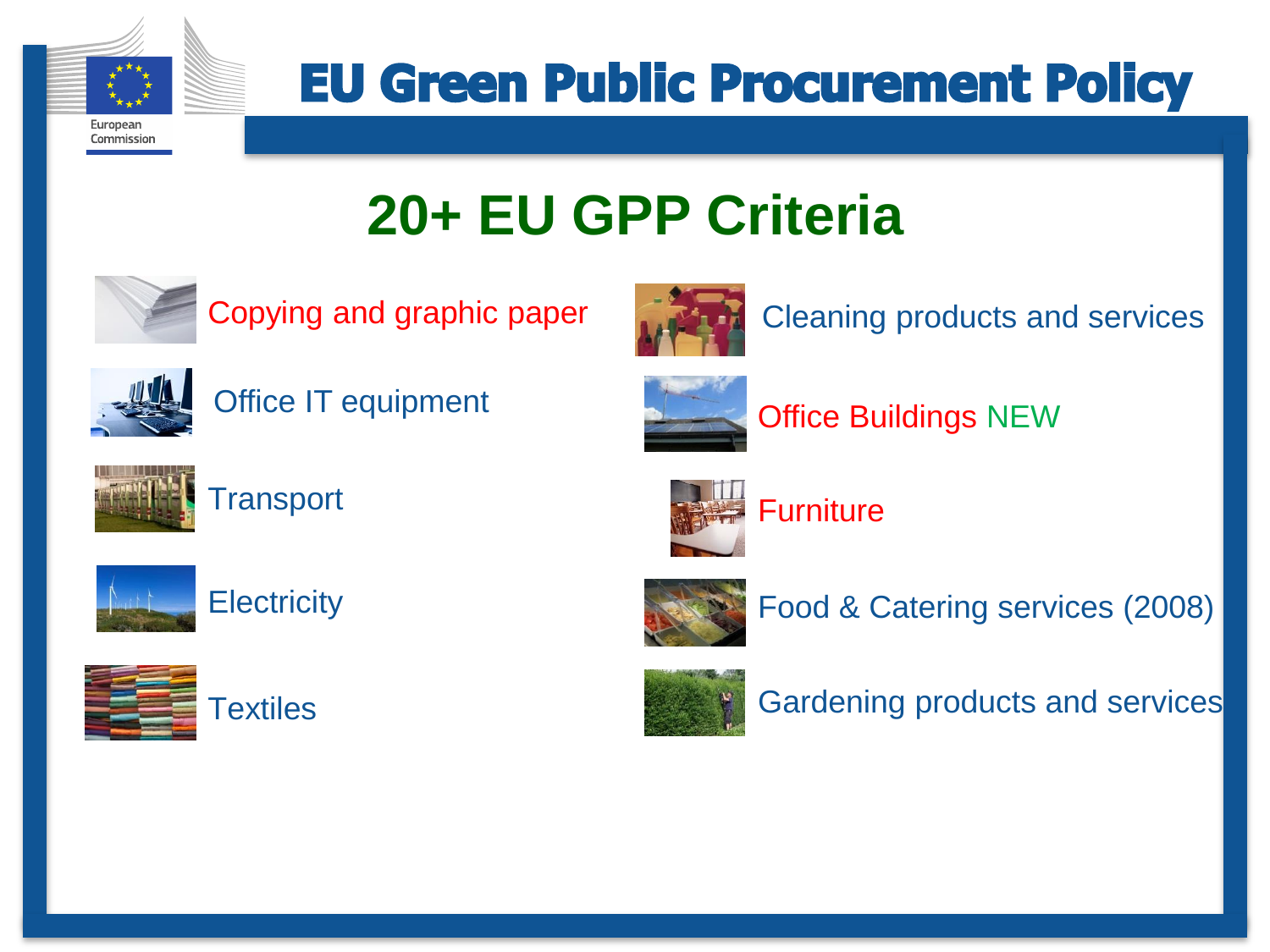

Commission

**EU Green Public Procurement Policy** 

## **20+ EU GPP Criteria**







Water based heaters



Combined Heat & Power



Street lighting and traffic signals



Waste water infrastructures



Indoor lighting



Flushing Toilets & Urinals







Sanitary tapware



EEE Health care sector



Roads NEW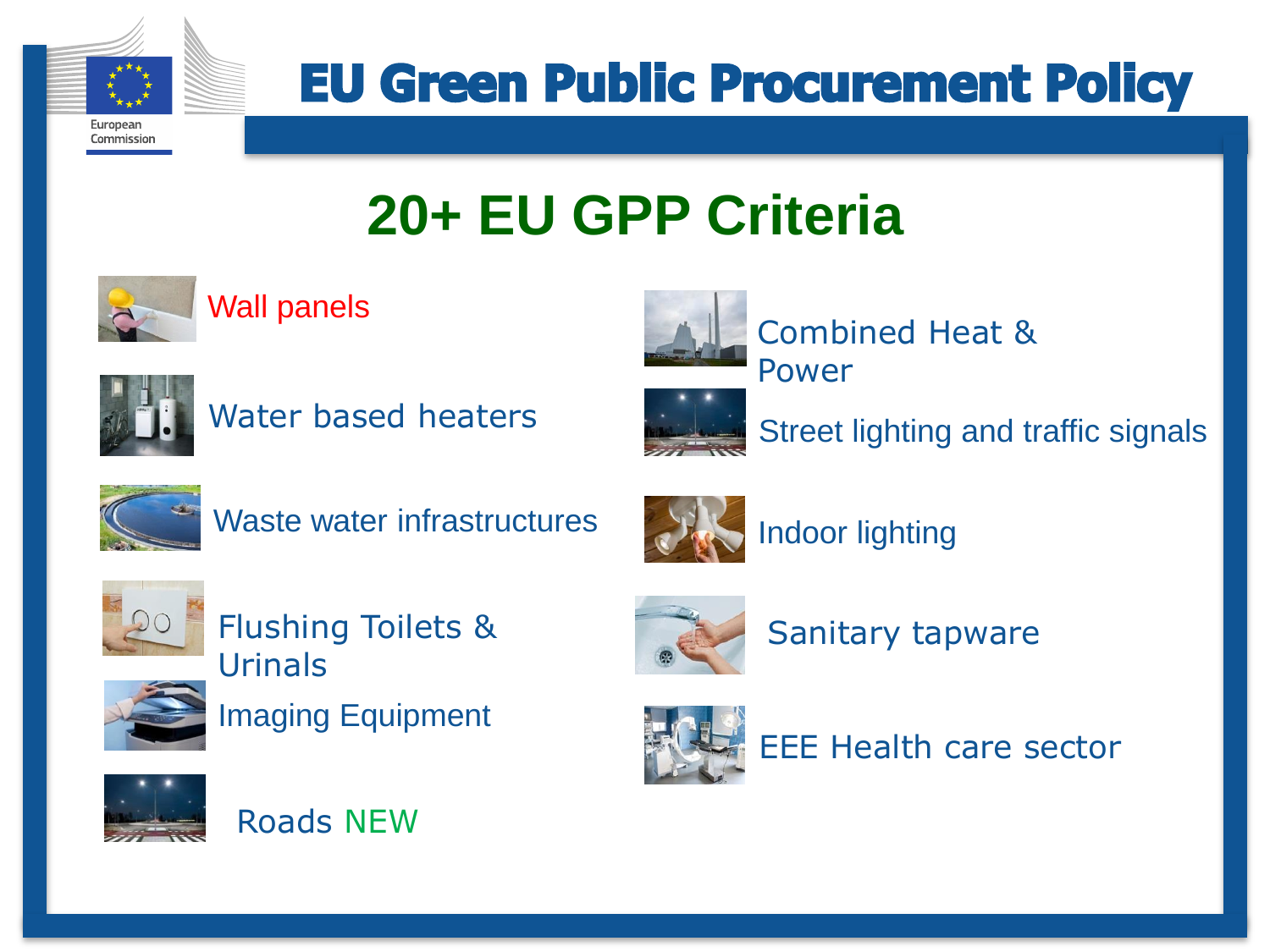

### **Approach in current EU GPP criteria**

- Requiring legality of timber in order to ensure compliance with EUTR
- No requirements set for sustainable timber
	- $\triangleright$  Discussions on-going
	- $\triangleright$  Different definition of sustainable timber
	- $\triangleright$  Not one universally agreed one
	- $\triangleright$  Differences in Member State approaches
	- $\triangleright$  FSC and PEFC usually accepted
	- $\triangleright$  Difficulty of verification for public authorities when timber not certified
- Input welcome!